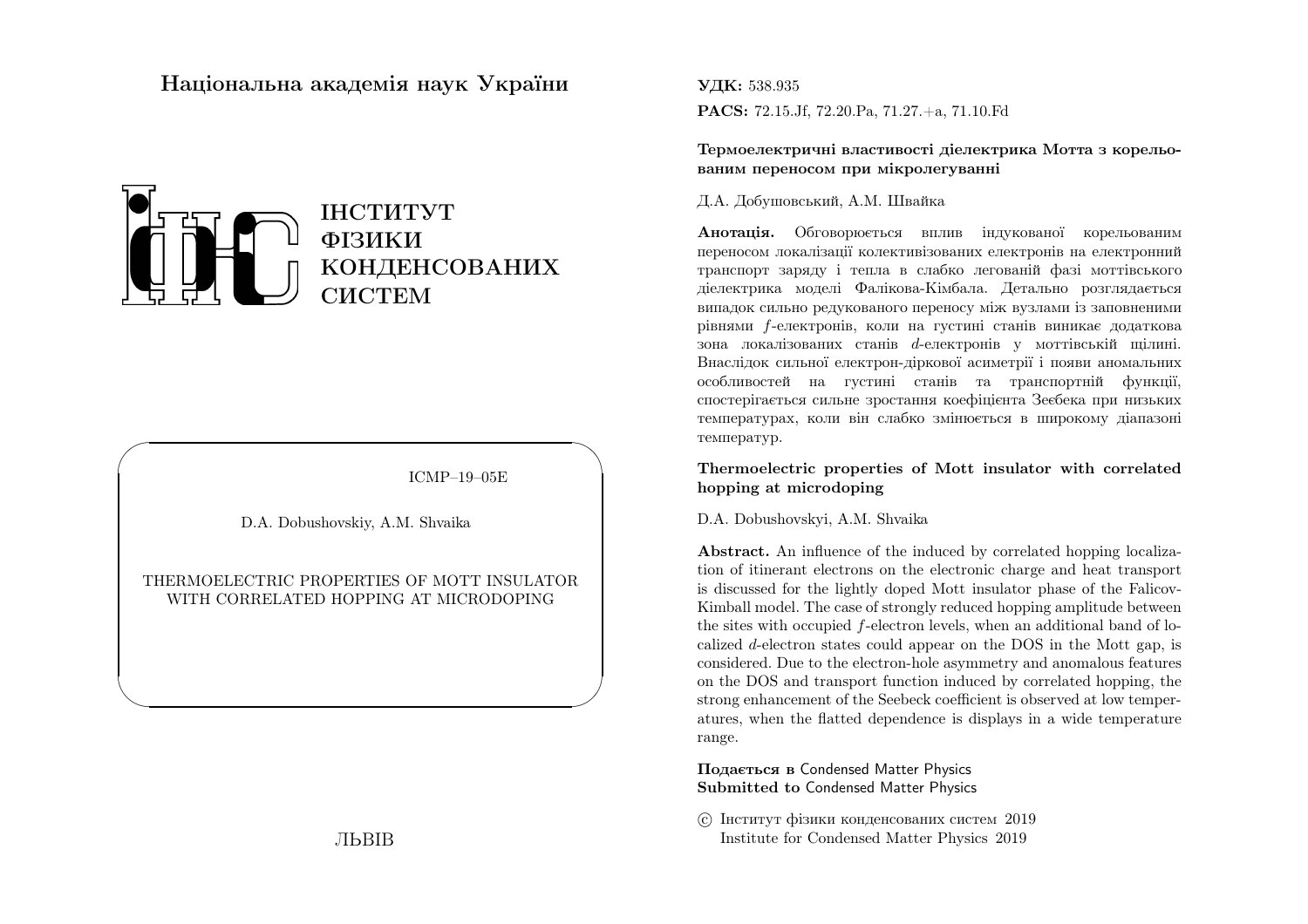Препринти Iнституту фiзики конденсованих систем НАН України розповсюджуються серед наукових та iнформацiйних установ. Вони також доступн<sup>i</sup> по електроннiй комп'ютернiй мереж<sup>i</sup> на WWW-сервер<sup>i</sup> iнституту за адресою http://www.icmp.lviv.ua/

The preprints of the Institute for Condensed Matter Physics of the National Academy of Sciences of Ukraine are distributed to scientific and informational institutions. They also are available by computer networkfrom Institute's WWW server (http://www.icmp.lviv.ua/)

Данило Андрiйович ДобушовськийАндрiй Михайлович Швайка

Термоелектричнi властивостi дiелектрика Мотта <sup>з</sup>корельованим переносом при мiкролегуваннi

Роботу отримано <sup>17</sup> грудня <sup>2019</sup> р.

Затверджено до друку Вченою радою IФКС НАН України

Рекомендовано до друку вiддiлом квантової статистики

Виготовлено при IФКС НАН Україниc Усi права застережен<sup>i</sup>

# 1. Introduction

During last decade, various systems with specific electron properties are attracting <sup>a</sup> great interest of investigators. They include the one- and two-dimensional organic conductors, three-dimensional solids and topological conductors, and up to the fermionic atoms on optical lattices. Many of their properties can be explained only by the proper treating of the electron dynamics involving the many-electron effects and electron correlations. One of the perspective applications of such systems can be the power generation or cooling through the thermoelectric effect. Theoretical description of the thermoelectric transport in strongly correlated electron systems is <sup>a</sup> challenge and requires developing of the new approaches, see e.g. reference [\[1\]](#page-9-0), and most of the previous investigations were done for the models with local single-site correlations of the Hubbard or Anderson type.

But it was first pointed by Hubbard [\[2\]](#page-9-1), that the second quantized representation of the inter-electron Coulomb interaction contains, besides the local term  $U\sum_i n_i \uparrow n_i \downarrow$ , the nonlocal contributions including the inter-site Coulomb interaction  $\sum_{ij}V_{ij}\hat{n}_i\hat{n}_j$  and the so-called correlated hopping

$$
\sum_{ij\sigma} t_{ij}^{(2)} (\hat{n}_{i\bar{\sigma}} + \hat{n}_{j\bar{\sigma}}) c_{i\sigma}^{\dagger} c_{j\sigma}, \qquad (1.1)
$$

which introduces <sup>a</sup> new <sup>p</sup>hysical effects because now the value of intersite hopping depends on the occupation of these states.

Local Coulomb interaction is <sup>a</sup> subject of the famous Hubbard model and has been investigated for many decades in the theory of strongly correlated electron systems, whereas the correlated hopping attracts much less attention. Mainly, it was considered in connection with elaboration of new mechanisms for high temperature superconductivity [\[3,](#page-9-2) [4\]](#page-9-3), description of organic compounds [\[5\]](#page-9-4) and molecular crystals [\[6\]](#page-9-5), electron-hole asymmetry [\[7\]](#page-10-0), and enhancement of magnetic properties [\[8\]](#page-10-1). Last years show, that correlated hopping is an important puzzle in the <sup>p</sup>hysics of quantum dots [\[9–](#page-10-2)[11\]](#page-10-3) and it appears in <sup>a</sup> natural way in modelling of the fermionic [\[12](#page-10-4),[13\]](#page-10-5) and bosonic [\[14](#page-10-6)[–16\]](#page-10-7) atoms on optical lattices. However, due to its nonlocal character, the theoretical treatment of correlated hop<sup>p</sup>ing is difficult and, in most cases, the solutions can only be obtainedby rather drastic approximations.

The exact results, that one can obtain in some special cases, are of great importance, as they can be used for benchmarking various approximations. In this article, we examine the Falicov-Kimball model [\[17\]](#page-10-8), the simplest model of strongly correlated electrons, which considers the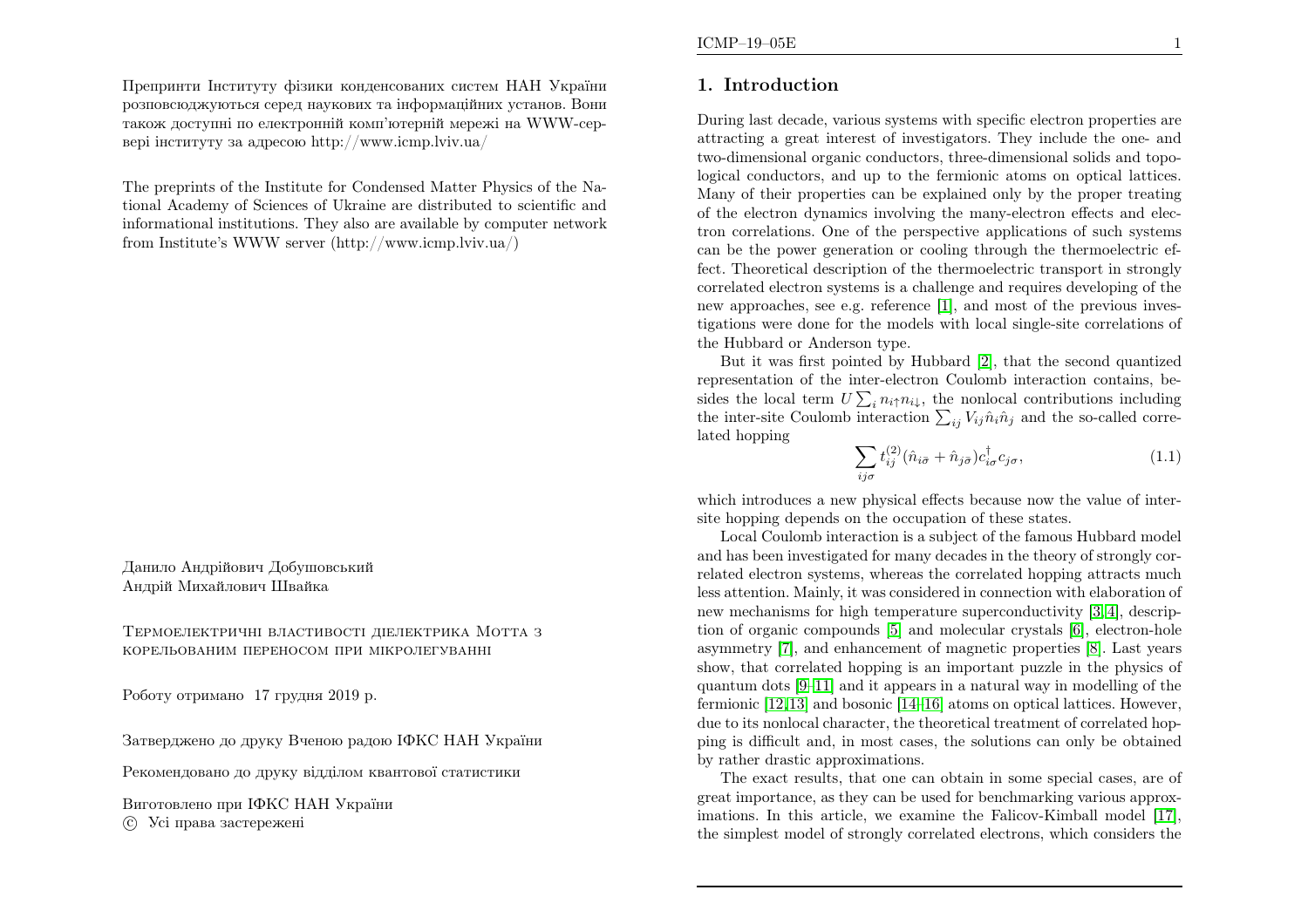local interaction between the itinerant  $d$  electrons and localized  $f$  elec- trons. It is <sup>a</sup> binary alloy type model and it displays <sup>a</sup> variety of modulated <sup>p</sup>hases [\[18–](#page-10-9)[21\]](#page-10-10) in the ground state <sup>p</sup>hase diagram for the onedimensional  $(D = 1)$  and two-dimensional  $(D = 2)$  cases. The main advantage of the Falicov-Kimball model is in the featuring of an exact solution in infinite dimensions [\[22](#page-10-11), [23\]](#page-10-12) within the dynamical mean field theory (DMFT) [\[24,](#page-10-13)[25\]](#page-10-14). Its extension by inclusion of correlated hopping was also considered and the DMFT solution with <sup>a</sup> nonlocal self-energywere provided [\[26,](#page-10-15) [27\]](#page-10-16).

In our previous articles [\[28,](#page-10-17) [29\]](#page-10-18), we have considered the charge and heat transport as well as optical conductivity spectra for the Falicov-Kimball model with correlated hopping on Bethe lattice. We have calculated the one particle density of states (DOS) and two particle transport function (the "quasiparticle" scattering time) for <sup>a</sup> wide range of the correlated hopping parameter values and have observed the singularities on transport function due to the resonant two-particle contributions, whereas the one particle DOS does not show any anomalous features. By tuning the doping of itinerant electrons, one can bring the chemical potential close to the resonant frequency and <sup>a</sup> large increase of the electrical and thermal conductivities and of the thermoelectric power can be achieved. Simultaneously, the strong enhancement of the Drude pee<sup>k</sup> is developed on optical conductivity spectra and the strong deviation from the Debye relaxation is observed at low temperatures. On the other hand, for some values of correlated hopping, when the hopping amplitude between the occupied sites is reduced sufficiently, itinerantelectrons localize in the clusters of sites occupied by  $f$ -electrons giving rise to an additional narrow band in the DOS between the lower andupper Hubbard bands separated by additional gap.

It was shown already by Zlatić and Freericks [\[30\]](#page-10-19) and Zlatić et al. [\[31\]](#page-10-20) that light doping of the Mott insulator hugely enhanced its thermoelectric properties and electronic thermal transport, which displays <sup>a</sup> universal behaviour in the case of bad metals. But nobody have investigated these for the systems with correlated hopping. The main subject of this article is to study the dc charge and thermal transport as well as thermopower for the Falicov-Kimball model with correlated hopping at lightdoping levels.

The paper is organized as follows. In section [2](#page-2-0), we present the DMFT solution for the Falicov-Kimball model with correlated hopping on <sup>a</sup> Bethe lattice and provide derivation of the expressions for the charge and thermal transport coefficients. In section [3,](#page-5-0) we present our resultsfor the charge and thermal transport for different values of the correlated hopping parameters and for different doping levels. The results are summarized in section [4.](#page-9-6)

## 2. Dynamical mean-field theory for thermoelectrictransport on Bethe lattice with correlated hopping

We consider the Falicov-Kimball model [\[17\]](#page-10-8) with correlated hopping described by the Hamiltonian

<span id="page-2-0"></span>
$$
H = H_{\text{loc}} + H_t,\tag{2.1}
$$

which contains two terms:

$$
H_{\text{loc}} = \sum_{i} \left[ U n_{id} n_{if} - \mu_f n_{if} - \mu_d n_{id} \right] \tag{2.2}
$$

includes local correlations between the itinerant  $d$ -electrons and localized f-electrons and

$$
H_t = \sum_{\langle ij \rangle} \frac{t_{ij}^*}{\sqrt{Z}} \Big[ t_1 d_i^\dagger d_j + t_2 d_i^\dagger d_j \left( n_{if} + n_{jf} \right) + t_3 d_i^\dagger d_j n_{if} n_{jf} \Big] \tag{2.3}
$$

describes the nearest-neighbor inter-site hopping with amplitude  $t_1$  and nonlocal correlations, the so-called correlated hopping, with amplitudes $t_2$  and  $t_3$  on the Bethe lattice with infinite coordination number,  $Z \to \infty$ . The occupation of localized f states is conserved,  $[n_{if}, H] = 0$ , and, by introducing the projection operators  $P_i^+ = n_{if}$  and  $P_i^- = 1 - n_{if}$ , one can define the projected  $d$ -electron operators

$$
\boldsymbol{d}_{i} = \begin{pmatrix} d_{i}P_{i}^{+} \\ d_{i}P_{i}^{-} \end{pmatrix},\tag{2.4}
$$

such that the nonlocal term can be rewritten in <sup>a</sup> compact matrixform [\[27\]](#page-10-16)

$$
H_t = \sum_{\langle ij \rangle} \frac{t_{ij}^*}{\sqrt{Z}} \Big[ t^{++} P_i^+ d_i^\dagger d_j P_j^+ + t^{--} P_i^- d_i^\dagger d_j P_j^- + t^{+-} P_i^+ d_i^\dagger d_j P_j^- + t^{+-} P_i^- d_i^\dagger d_j P_j^+ \Big] = \sum_{\langle ij \rangle} \frac{t_{ij}^*}{\sqrt{Z}} d_i^\dagger \mathbf{t} d_j \quad (2.5)
$$

Here, the hopping matrix

$$
\mathbf{t} = \begin{bmatrix} t^{++} & t^{+-} \\ t^{-+} & t^{--} \end{bmatrix} \tag{2.6}
$$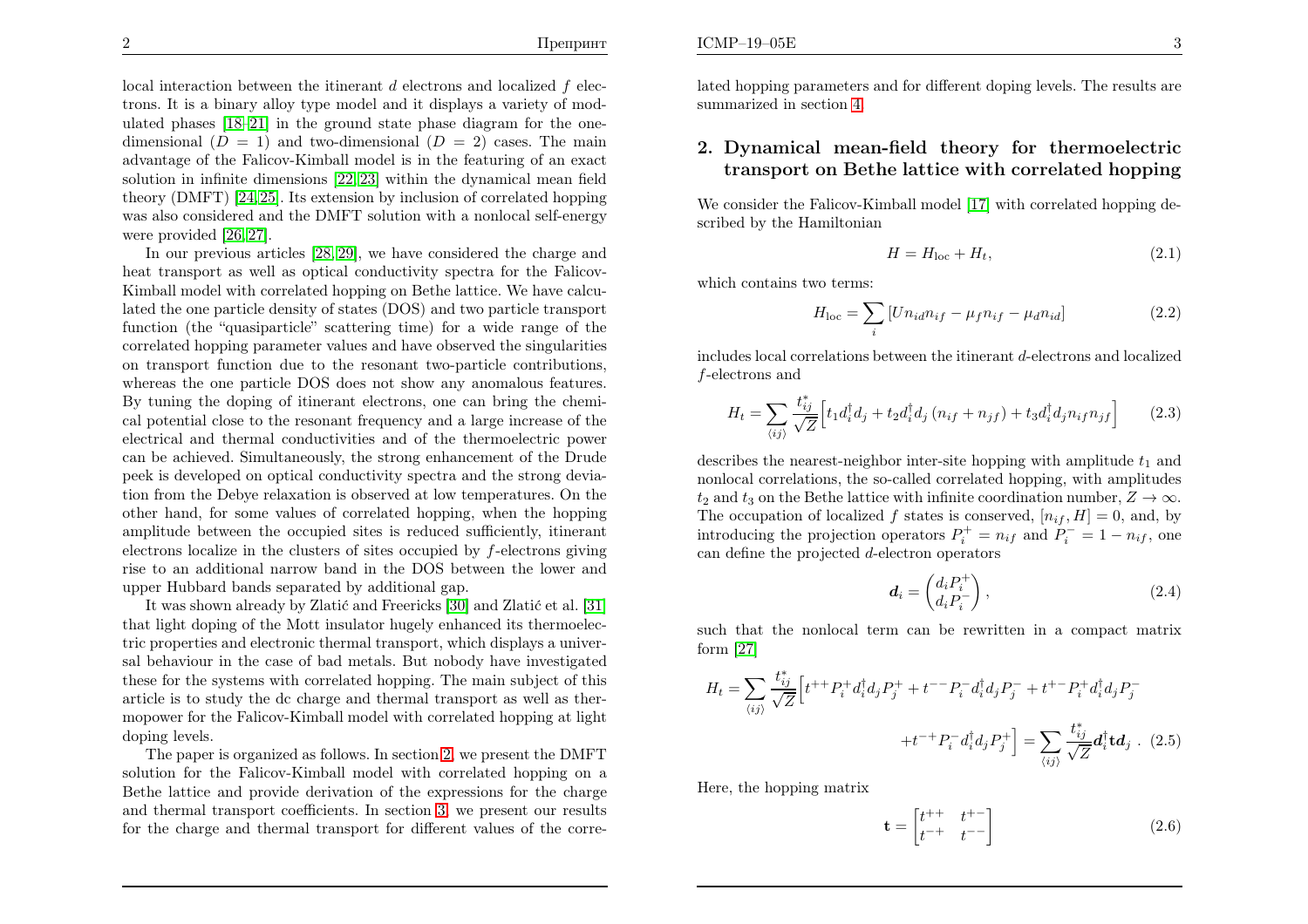$\mathbf{E}$  5

is defined in terms of the initial hopping amplitudes by

$$
t^{--} = t_1
$$
,  $t^{+-} = t^{-+} = t_1 + t_2$ ,  $t^{++} = t_1 + 2t_2 + t_3$ , (2.7)

where  $t^{\text{--}}$ ,  $t^{\text{+-}} = t^{-+}$ , and  $t^{++}$  describe hopping between the sites with different filling of f-states: both empty, one empty and one occupied, and both occupied, respectively.

Accordingly, the matrix Green's function for projected d-electrons  $\mathbf{G}_{ij} = [G_{ij}^{\alpha\beta}],$  where  $\alpha, \beta = \pm$ , is defined by

$$
\mathbf{G}_{ij}(\tau-\tau')=-\left\langle\mathcal{T}\boldsymbol{d}_{i}(\tau)\otimes\boldsymbol{d}_{j}^{\dagger}(\tau')\right\rangle, \qquad (2.8)
$$

where  $\mathcal T$  is the imaginary-time ordering operator and the angular bracket denotes the quantum statistical averaging with respect to  $H$ . Due to the nonlocal character of correlated hopping, it is convenient to treat  $H_t$  as perturbation and expand around the atomic limit. The correspondingDyson-type equation can be written in <sup>a</sup> matrix form as

$$
\mathbf{G}_{ij}(\omega) = \mathbf{\Xi}_{ij}(\omega) + \sum_{\langle i'j' \rangle} \mathbf{\Xi}_{ij'}(\omega) \cdot \frac{t_{j'i'}^*}{\sqrt{Z}} \mathbf{t} \cdot \mathbf{G}_{i'j}(\omega), \tag{2.9}
$$

where  $\Xi_{ij}(\omega)$  is the irreducible cumulant [\[25,](#page-10-14) [32\]](#page-10-21).

 It can be shown that the irreducible cumulant is local in the limitof infinite coordination  $Z \to \infty$  [\[32\]](#page-10-21),  $\Xi_{ij}(\omega) = \delta_{ij} \Xi(\omega)$ , and can be calculated within the dynamical mean-field theory (DMFT). Now the calculated within the dynamical mean-field theory (DMFT). Now, the formal solution of the Dyson equation [\(2.9\)](#page-3-0) for lattice Green's functioncan be written in <sup>a</sup> matrix form as

$$
\mathbf{G}_{\epsilon}(\omega) = \left[\mathbf{\Xi}^{-1}(\omega) - \mathbf{t}\epsilon\right]^{-1} \tag{2.10}
$$

with the components

$$
G_{\epsilon}^{\beta\alpha}(\omega) = \frac{A_{\beta\alpha}(\omega) - B_{\beta\alpha}\epsilon}{C(\omega) - D(\omega)\epsilon + \epsilon^2 \det \mathbf{t}}.
$$
 (2.11)

Here, the band energy is distributed according to the density of states $\rho(\epsilon)$ , the semi-elliptic one for the Bethe lattice

$$
\rho(\epsilon) = \frac{2}{\pi W^2} \sqrt{W^2 - \epsilon^2},\tag{2.12}
$$

and we introduced two adjugate matrices

$$
\mathbf{A}(\omega) = \text{adj}\,\mathbf{\Xi}^{-1}(\omega) = \mathbf{\Xi}(\omega) / \det \mathbf{\Xi}(\omega)
$$
 (2.13)

and

$$
\mathbf{B} = \text{adj}\,\mathbf{t} = \mathbf{t}^{-1}\,\text{det}\,\mathbf{t} \,. \tag{2.14}
$$

In our case, the scalars  $C$  and  $D$  are given by

$$
C(\omega) = \det \mathbf{A}(\omega) = \det \mathbf{\Xi}^{-1}(\omega) = 1/\det \mathbf{\Xi}(\omega), \tag{2.15}
$$

and

<span id="page-3-1"></span>
$$
D(\omega) = \text{Tr} [\mathbf{A}(\omega)\mathbf{t}] = \text{Tr} [\mathbf{\Xi}^{-1}(\omega)\mathbf{B}]. \qquad (2.16)
$$

An irreducible cumulant  $\Xi_{ij}(\omega)$  can be found as a solution of the DMFT equations

$$
\mathbf{G}_{\text{local}}(\omega) \equiv \mathbf{G}_{ii}(\omega) = \int_{-\infty}^{+\infty} d\epsilon \rho(\epsilon) \mathbf{G}_{\epsilon}(\omega) = \left[\mathbf{\Xi}^{-1}(\omega) - \mathbf{\Lambda}(\omega)\right]^{-1} = \mathbf{G}_{\text{imp}}(\omega),
$$
\n(2.17)

<span id="page-3-3"></span> where the local lattice Green's functions is equated with the one of an auxiliary impurity embedded in <sup>a</sup> self-consistent bath, described by thetime-dependent mean field  $\mathbf{\Lambda}(\omega) = [\lambda^{\alpha\beta}(\omega)]$  ( $\lambda$ -field). For the Bethe lattice, we can rewrite the DMFT equation [\(2.17\)](#page-3-1) as [\[27\]](#page-10-16)

$$
\Lambda(\omega) = \frac{W^2}{4} \mathbf{t} \mathbf{G}_{\text{imp}}(\omega) \mathbf{t}
$$
 (2.18)

and in numerical calculations we use  $W = 2$ , which defines our energy scale scale.

<span id="page-3-2"></span>For the Falicov-Kimball model with correlated hopping, the components of the Green's function of impurity are <sup>g</sup>iven by an exact expressions [\[27\]](#page-10-16)

<span id="page-3-0"></span>
$$
G_{\text{imp}}^{++}(\omega) = w_1 g_1(\omega), G_{\text{imp}}^{-}(\omega) = w_0 g_0(\omega), G_{\text{imp}}^{+-}(\omega) = G_{\text{imp}}^{-+}(\omega) = 0,
$$
 (2.19)

where  $w_1 = \langle P^+ \rangle = \langle n_f \rangle$ ,  $w_0 = \langle P^- \rangle = \langle 1 - n_f \rangle$ , and

$$
g_0(\omega) = \frac{1}{\omega + \mu_d - \lambda^{--(\omega)}},
$$
  
\n
$$
g_1(\omega) = \frac{1}{\omega + \mu_d - U - \lambda^{++}(\omega)}
$$
\n(2.20)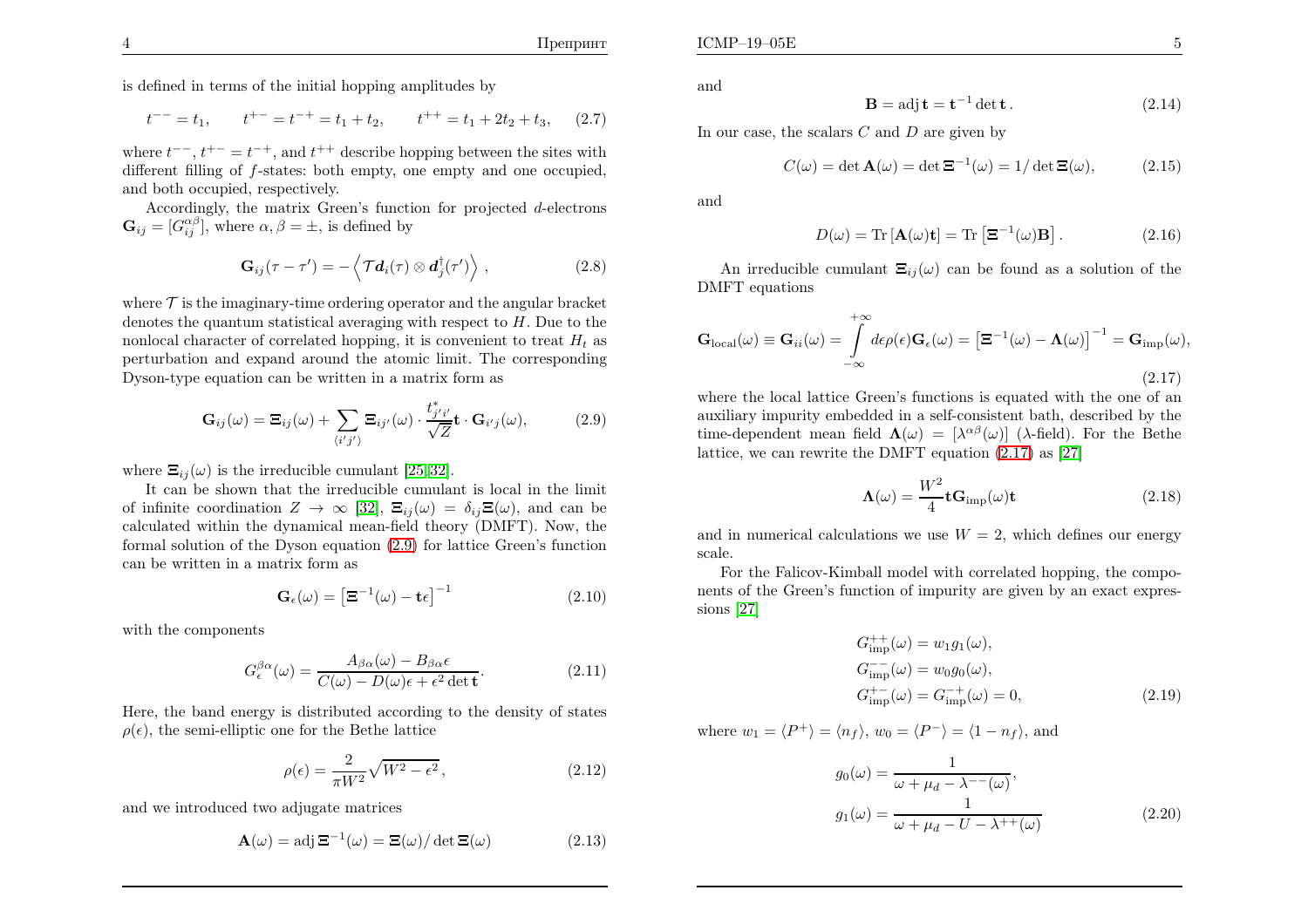are the impurity Green's functions of <sup>a</sup> conduction electron in the presence of a  $f$ -state which is either permanently empty or occupied, re spectively. After substitution of these expressions in [\(2.18\)](#page-3-2), one can getthe 4th order polynomial equations for  $g_0(\omega)$  or  $g_1(\omega)$  and details of its solution are <sup>g</sup>iven in [\[28\]](#page-10-17).

For the local single-particle Green's function

$$
G_{ii}(\tau - \tau') = -\left\langle \mathcal{T}d_i(\tau)d_i^{\dagger}(\tau') \right\rangle, \tag{2.21}
$$

we have

$$
G_{ii}(\omega) = \sum_{\alpha,\beta=\pm} G_{\text{imp}}^{\alpha\beta}(\omega) = w_0 g_0(\omega) + w_1 g_1(\omega), \quad (2.22)
$$

and, finally, the renormalized DOS of the lattice is expressed in terms of the impurity Green's function

$$
A_d(\omega) = -\frac{1}{\pi} \operatorname{Im} G_{ii}(\omega) = -\frac{1}{\pi} \left[ w_0 \operatorname{Im} g_0(\omega) + w_1 \operatorname{Im} g_1(\omega) \right] . \tag{2.23}
$$

The chemical potential for d-electrons  $\mu_d$  is obtained by solving the equation

$$
n_d = -\frac{1}{\pi} \int_{-\infty}^{+\infty} d\omega f(\omega) \operatorname{Im} G_{ii}(\omega), \qquad (2.24)
$$

where  $f(\omega) = 1/(e^{\omega/T} + 1)$  is the Fermi function, for a given value of their concentration  $n_d = \langle n_d \rangle$ .

 We now proceed to the calculation of transport properties by linear response theory. The dc charge conductivity

<span id="page-4-1"></span>
$$
\boldsymbol{\sigma}_{\rm dc} = e^2 \mathbf{L}_{11},\tag{2.25}
$$

the Seebeck coefficient (thermoelectric power  $\mathbf{E}=\mathbf{S}\nabla T$ )

$$
\mathbf{S} = \frac{1}{eT} \mathbf{L}_{11}^{-1} \mathbf{L}_{12},\tag{2.26}
$$

and the electronic contribution to thermal conductivity

$$
\kappa_{\rm e} = \frac{1}{T} \left[ L_{22} - L_{21} L_{11}^{-1} L_{12} \right]
$$
 (2.27)

are expressed in terms of the transport integrals [\[33](#page-10-22)[–36\]](#page-10-7)

$$
\mathbf{L}_{lm} = \frac{\sigma_0}{e^2} \int_{-\infty}^{+\infty} d\omega \left[ -\frac{df(\omega)}{d\omega} \right] \mathbf{I}(\omega) \omega^{l+m-2}, \tag{2.28}
$$

where  $\mathbf{I}(\omega)$  is the transport function. In the considered case of correlated hopping, the DMFT expression for transport function reads

$$
I(\omega) = \frac{1}{\pi} \int d\epsilon \rho(\epsilon) \Phi_{xx}(\epsilon) \operatorname{Tr} \left[ \mathbf{t} \operatorname{Im} \mathbf{G}_{\epsilon}(\omega) \mathbf{t} \operatorname{Im} \mathbf{G}_{\epsilon}(\omega) \right]
$$
  
= 
$$
\frac{1}{\pi} \sum_{\alpha \beta \alpha' \beta'} t^{\alpha \beta} t^{\alpha' \beta'} \int d\epsilon \rho(\epsilon) \Phi_{xx}(\epsilon) \operatorname{Im} G_{\epsilon}^{\beta \alpha'}(\omega) \operatorname{Im} G_{\epsilon}^{\beta' \alpha}(\omega), (2.29)
$$

where  $\Phi_{xx}(\epsilon)$  is the so-called lattice-specific transport DOS [\[37\]](#page-10-23) and, for the  $Z=\infty$  Bethe lattice with semielliptic DOS, the f-sum rule yields [\[38\]](#page-10-24)

$$
\Phi_{xx}(\epsilon) = \frac{1}{3Z} \left( W^2 - \epsilon^2 \right) . \tag{2.30}
$$

Finally, the transport function reads [\[28\]](#page-10-17)

$$
I(\omega) = \frac{1}{2\pi} \left[ \operatorname{Re} \left\{ \Psi'[E_1(\omega)] + \Psi'[E_2(\omega)] \right\} - \frac{\operatorname{Im} \Psi [E_1(\omega)]}{\operatorname{Im} E_1(\omega)} - \frac{\operatorname{Im} \Psi [E_2(\omega)]}{\operatorname{Im} E_2(\omega)} \right] - K(\omega) \left\{ \frac{1}{\operatorname{Im} E_1(\omega)} \operatorname{Im} \frac{\Psi [E_1(\omega)]}{[E_1(\omega) - E_2(\omega)] [E_1(\omega) - E_2^*(\omega)]} \right. \right. \\ \left. + \frac{1}{\operatorname{Im} E_2(\omega)} \operatorname{Im} \frac{\Psi [E_2(\omega)]}{[E_2(\omega) - E_1(\omega)] [E_2(\omega) - E_1^*(\omega)]} \right\} \right], \tag{2.31}
$$

<span id="page-4-0"></span>where  $E_1$  and  $E_2$  are the roots of the denominator in equation [\(2.11\)](#page-3-3),  $C(\omega) - D(\omega)\epsilon + \epsilon^2 \det \mathbf{t} = 0$ , given by

$$
E_1(\omega) = \frac{D(\omega)}{2 \det \mathbf{t}} \left[ 1 + \sqrt{1 - \frac{4C(\omega)}{D^2(\omega)} \det \mathbf{t}} \right],
$$
 (2.32)

$$
E_2(\omega) = \frac{2C(\omega)}{D(\omega)} \left[ 1 + \sqrt{1 - \frac{4C(\omega)}{D^2(\omega)} \det \mathbf{t}} \right]^{-1}, \quad (2.33)
$$

and  $K(\omega)$  reads

$$
K(\omega) = 2 \operatorname{Re}[E_1(\omega) E_2^*(\omega)] - \frac{1}{\det \mathbf{t}} \operatorname{Re} \operatorname{Tr}[\mathbf{A}^*(\omega) \mathbf{\Xi}^{-1}(\omega)]. \tag{2.34}
$$

Here,

$$
\Psi(\zeta) = \int d\epsilon \frac{\rho(\epsilon)}{\zeta - \epsilon} \Phi_{xx}(\epsilon),
$$
  

$$
\Psi'(\zeta) = \frac{d\Psi(\zeta)}{d\zeta},
$$
\n(2.35)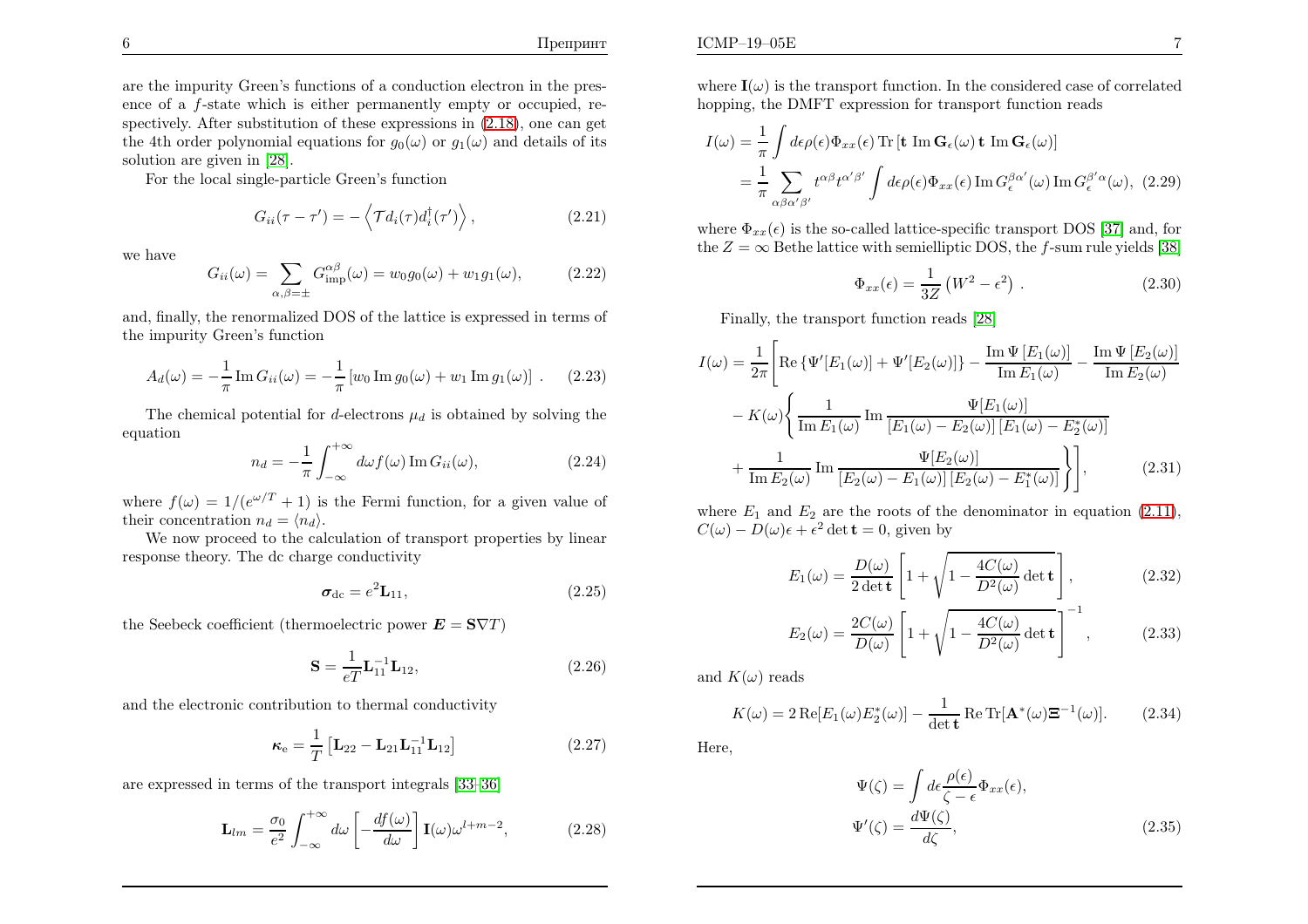and, for the semielliptic DOS, we find

$$
\Psi(\zeta) = \frac{1}{3} \left[ (W^2 - \zeta^2) F(\zeta) + \zeta \right],
$$
  
\n
$$
\Psi'(\zeta) = \frac{1}{3} \left[ (W^2 - \zeta^2) F'(\zeta) + 1 - 2\zeta F(\zeta) \right],
$$
\n(2.36)

where

$$
F(\zeta) = \int d\epsilon \frac{\rho(\epsilon)}{\zeta - \epsilon} = \frac{2}{W^2} \left( \zeta - \sqrt{\zeta^2 - W^2} \right),
$$
  
\n
$$
F'(\zeta) = \frac{dF(\zeta)}{d\zeta} = \frac{\zeta F(\zeta) - 2}{\zeta^2 - W^2}.
$$
\n(2.37)

In addition, we calculate the Lorentz number

$$
L = \frac{\kappa_{\rm e}}{\sigma_{\rm dc} T} = \frac{1}{e^2 T^2} \left[ \frac{L_{22}}{L_{11}} - \left( \frac{L_{12}}{L_{11}} \right)^2 \right],\tag{2.38}
$$

which for the pure metal with degenerate fermions is equal  $L_0 = \pi^2/3$ , as it follows from the Wiedemann-Franz law.

## 3. Results and discussion

According to equations  $(2.25)$ – $(2.28)$ , the transport coefficients are determined by the shape and value of the transport function  $I(\omega)$  within the so-called Fermi window, defined by function  $[-df(\omega)/d\omega]$ , around the Fermi level (chemical potential value) [\[36\]](#page-10-7). The largest thermoelectric effect can be observed when transport function is strongly asymmetric at the chemical potential, e.g. it is nonzero on the one side from the chemical potential and zero on the other one. Such case can be achieved in <sup>a</sup> lightly doped Mott insulators, when the chemical potential is stuck atthe band edge [\[30\]](#page-10-19).

In the case of correlated hopping, the Mott insulator <sup>p</sup>hase has somespecific features. First of all, the DOS  $A_d(\omega)$  is strongly asymmetric and contains two Hubbard bands, lower and upper one, with spectral weights $w_0 = 1 - n_f$  and  $w_1 = n_f$ , respectively. The Mott gap is the largest at  $t_2 = -0.5$  value, see figure [1](#page-5-1)(a), when  $t^{++} = 0$  and hopping between the sites with occupied f states is prohibited (here and below we put  $t_1 = 1$ ) and consider the case of  $t_3 = 0$ ). Besides, at half filling,  $n_f = 0.5$ , and exactly at  $t_2 = -0.5$  value, there is a square root singularity at the lower edge of the upper Hubbard band, figure [2,](#page-5-2) which strongly effects thetemperature behaviour of the chemical potential. At high temperatures,



<span id="page-5-2"></span><span id="page-5-1"></span><span id="page-5-0"></span>Figure 1. (Colour online) (a,c) Density of states  $A_d(\omega)$  and (b,d) transport function  $I(\omega)$  for  $U = 2.0$  and (a,b)  $n_f = 0.5$  and (c,d)  $n_f = 0.75$ depending on the correlated hopping parameter  $t_2$ .



<span id="page-5-3"></span>Figure 2. Density of states  $A_d(\omega)$  and transport function  $I(\omega)$  for  $U =$ 2.0,  $n_f = 0.5$ , and  $t_2 = -0.5$   $(t^{++} = 0)$ .

the chemical potential  $\mu_d$  is placed closer to the lower Hubbard band, but with the temperature decrease it starts to approac<sup>h</sup> the centre of theMott gap.

The shape of transport function  $I(\omega)$  is different and it is strongly affected by the resonant peek [\[28\]](#page-10-17) placed at the frequency  $\omega = \omega_{\text{res}}$  given by

$$
\omega_{\rm res} + \mu_d = \frac{U}{1 - \eta} \tag{3.1}
$$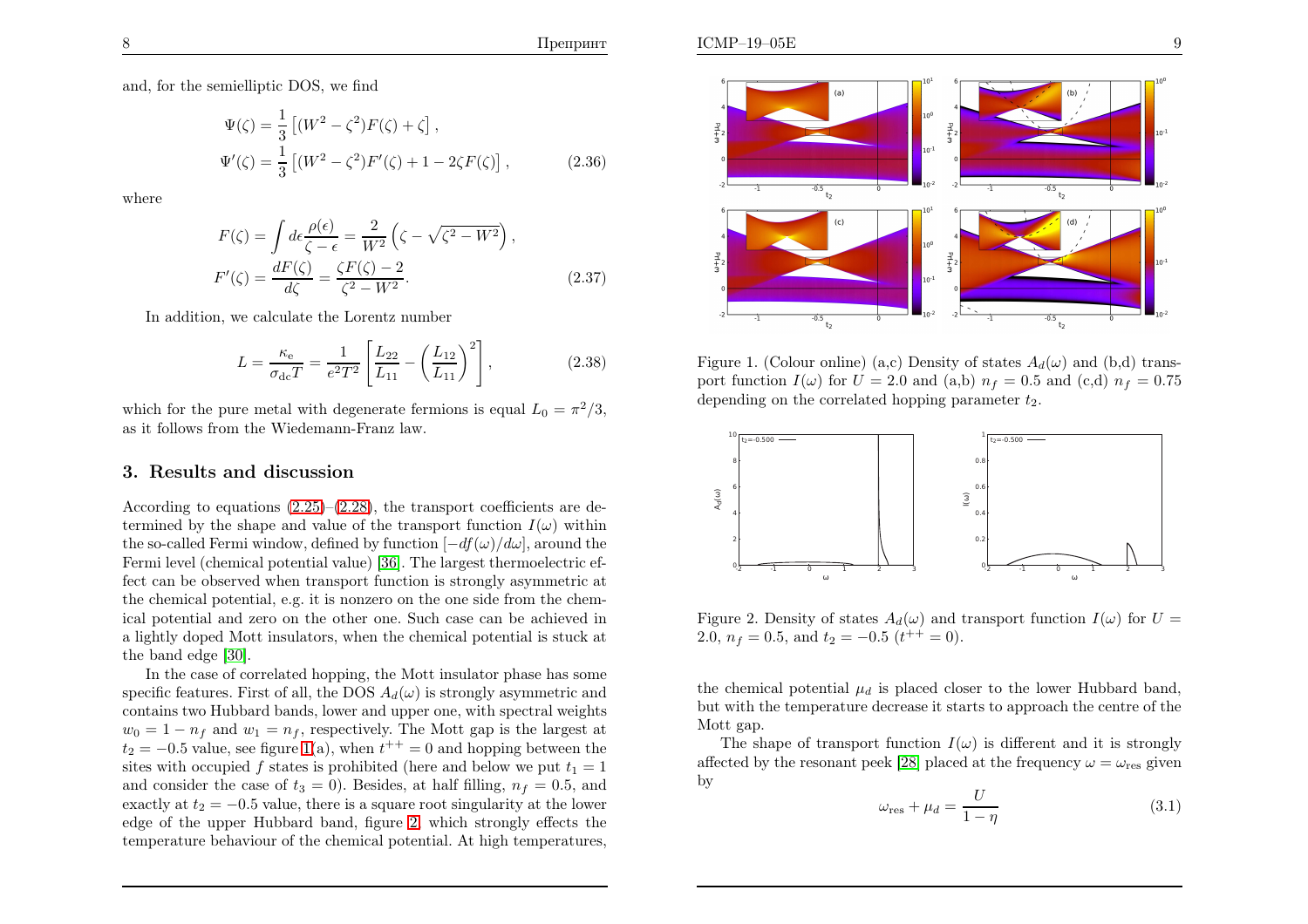with

$$
\eta = \frac{(t^{+-})^2}{(t^{--})^2} - \frac{(t^{+-})^2 - \sqrt{(t^{+-})^4 + 4w_1w_0\left[ (t^{++}t^{--})^2 - (t^{+-})^4 \right]}}{2(t^{--})^2w_0}.
$$
 (3.2)

<span id="page-6-0"></span>Transport function displays <sup>a</sup> power law frequency dependence at the top of the lower Hubbard band [\[39\]](#page-10-25), instead of the square root one for DOS, and an anomalous step-like feature at the bottom of the upper Hubbard band. As <sup>a</sup> result, the temperature dependences of transport coefficients, figure [3,](#page-6-0) strongly depend on the doping character and itslevel. At half filling  $n_d = 0.5$  and in the Mott insulator phase, the dc charge and thermal conductivities display typical dependences for thelarge gap insulators with an exponential decay at  $\beta = 1/T \rightarrow +\infty$  with<br>divergent Lorentz number L. On the other hand, the Seebeck coefficient divergent Lorentz number  $L$ . On the other hand, the Seebeck coefficient is negative and follows the  $1/T$  dependence at small temperatures, which results from the mentioned above strong asymmetry of the transport function, power law dependence for the lower Hubbard band and steplike feature for the upper one, see, for comparison, [\[40\]](#page-10-26).



Figure 3. (Colour online) Temperature dependences of the dc charge  $\sigma_{\rm dc}$  and thermal  $\kappa_{\rm e}$  conductivities, Lorentz number  $L(L_0 = \pi^2/3)$ , and thermopower (Seebeck coefficient) S for  $U = 2.0$ ,  $n_f = 0.5$ ,  $t_2 = -0.5$  $(t^{++}=0), n_d = 0.5 + n_c.$ 

Now, let us consider an effect of doping. For hole doping,  $n_d = 0.5 + n_c$ and  $n_c < 0$ , the chemical potential is placed at  $T = 0$  somewhere in at the top of lower Hubbard band. The temperature dependences of the dc charge and thermal conductivities display at high temperatures the same behaviour as in the Mott insulator case. For low temperatures, when the chemical potential enters the lower Hubbard band, the dc charge conductivity starts to increase, as it should be for bad metal, and the thermal one displays linear temperature dependence. The strongest doping effect is observed for the thermoelectric transport. Because now the chemical potential approaches the lower Hubbard band with decreasing of temperature faster than in the Mott insulator case, the Seebeck coefficient increases faster too until the chemical potential enters the lower Hubbard band. After that, the transport function becomes smooth within the Fermi window resulting in the lowering of the absolute value of Seebeck coefficient at low temperatures. One can notice the strong deviation of the temperature dependence of thermopower  $S(T)$  from the one typical for bad metals [\[31\]](#page-10-20) and specific for light doping [\[30\]](#page-10-19). Now,  $S(T)$  exhibits almost linear temperature dependence below the peek, which is caused by the character of the temperature dependence of the chemical potential due to the sharp features of DOS. Similar behaviour is observed foran electron doping,  $n_c > 0$ , but now the Seebeck coefficient becomes pos-<br>iting when the sharing landaritied are not as the summer Highland hand itive when the chemical potential approaches the upper Hubbard band, and transport coefficients are larger in comparison with the hole doping case because the transport function is larger for the upper Hubbardband in comparison with the lower one. Also, the linear segment on  $S(T)$ extends and becomes flattened.

The results presented above were obtained for the special case of  $t_2 = -0.5$ , when the hopping between the sites with occupied f states is zero,  $t^{++} = 0$ . In figures [4–](#page-7-0)[5,](#page-7-1) we present results for the case with small values of  $t^{++} = 0.04$ . Now, the edge singularity on DOS is smoothed in narrow peek, whereas the step-like feature on transport function is replaced by the resonant peek. Nevertheless, the discussed above features preserve, and we observe only quantitative changes in the temperature dependences of the transport coefficient. The only prominent effect isvisible for the electron doping case,  $n_c > 0$ , when the step-like feature on transport function is smoothed leading to the faster decreasing of theSeebeck coefficient at  $T \to 0$ .<br>A hove we have considered

Above we have considered the case of half filling of  $f$  particle states,  $n_f = 0.5$ . However, in our previous investigations [\[28\]](#page-10-17), it was found that for the case of f particle doping,  $n_f > 0.5$ , the third narrow band appears [figure [1](#page-5-1) (c) and (d)] when the hopping amplitude between the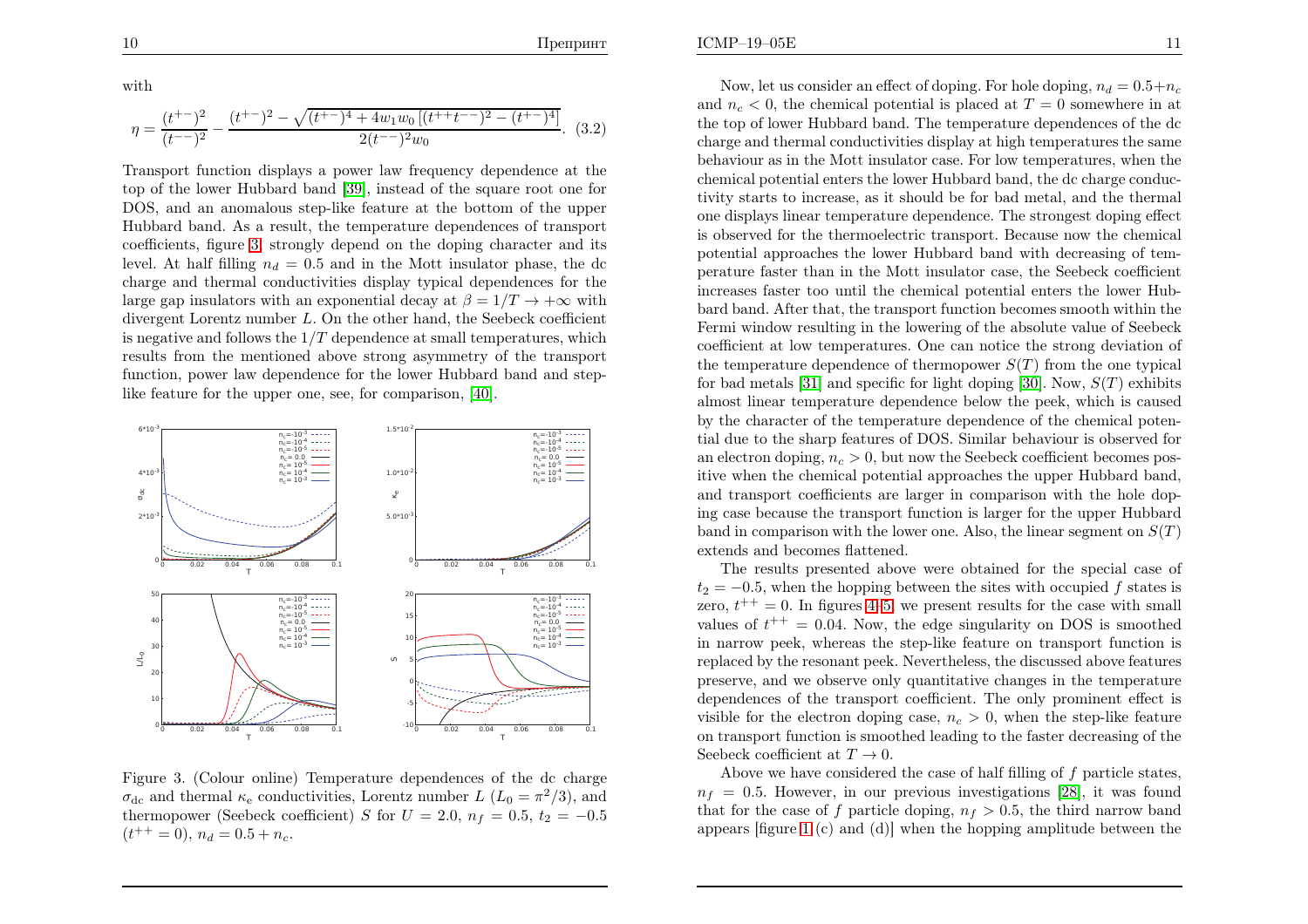

Figure 4. Density of states  $A_d(\omega)$  and transport function  $I(\omega)$  for  $U=$ 2.0,  $n_f = 0.5$ , and  $t_2 = -0.48$  ( $t^{++} = 0.04$ ).



Figure 5. (Colour online) Temperature dependences of the dc charge  $\sigma_{\rm dc}$  and thermal  $\kappa_{\rm e}$  conductivities, Lorentz number  $L(L_0 = \pi^2/3)$ , and thermopower (Seebeck coefficient) S for  $U = 2.0$ ,  $n_f = 0.5$ ,  $t_2 = -0.48$  $(t^{++} = 0.04), n_d = 0.5 + n_c.$ 

sites occupied by f particle become very small,  $|t^{++}| \ll t_1$ . Now, the DOS contains three band: the lower and upper Hubbard bands withequal spectral weights  $w_0 = 1 - n_f$  and the narrow middle band with spectral weight  $2n_f - 1$  arising from the localized d electron states in the

clusters of sites with occupied f states formed at  $n_f > 0.5$ . Hence, one can consider two cases of Mott insulators: the large gap Mott insulatorfor  $n_d = 1 - n_f$  and the small gap one for  $n_d = n_f$ . For  $t^{++} = 0$  $(t<sub>2</sub> = -0.5)$ , this middle band shrinks to a level with a δ-peek on DOS, whereas it <sup>g</sup>ives no any contribution to transport function (figure [6\)](#page-7-2). Hence, the gaps on the DOS and transport function are of differentwidth. In the cases of the pure large gap insulator,  $n_d = 1 - n_f + n_c$ with  $n_c = 0$ , at very low temperatures,  $T \to 0$ , the chemical potential<br>is placed in the centre of large gap i.e. in a middle between the top is <sup>p</sup>laced in the centre of large gap, i.e., in <sup>a</sup> middle between the top of lower Hubbard band and <sup>δ</sup>-pee<sup>k</sup> from localized states on DOS. On the other hand, these localized states do not contribute in transportcoefficients and the transport function  $I(\omega)$  "feels" the larger gap between the top of the lower Hubbard band and the bottom of the upper one. But now, the chemical potential is shifted from the centre of the gap on transport function leading to an additional strong enhancement of thermopower  $S(T)$  at  $T \to 0$ , not seen in figure [7](#page-8-0), which results in the second regard regard regards of the Lorentz number by the second term in (2.38) at strong reduction of the Lorentz number by the second term in [\(2.38\)](#page-5-3) at low temperatures, in contrast to the divergent behaviour observed fortypical Mott insulators.

<span id="page-7-2"></span><span id="page-7-1"></span><span id="page-7-0"></span>

Figure 6. Density of states  $A_d(\omega)$  and transport function  $I(\omega)$  for  $U=$ 2.0,  $n_f = 0.75$ , and  $t_2 = -0.5$   $(t^{++} = 0)$ .

For the lightly hole doped large gap insulator,  $n_c < 0$ , the behaviour is similar to the one considered above (figure [7\)](#page-8-0). On the other hand, for the case of electron doping,  $n_c > 0$ , and at low temperatures, the chemical potential is <sup>p</sup>laced in the middle level of localized states separated by small gap from the upper Hubbard band which it never enters. Now, the transport function is always very asymmetric on different sides of the Fermi level, within the Fermi window, producing large enhancement of the Seebeck coefficient at low temperatures. For the small gap insulator at  $n_d = n_f + n_c$ , we observe almost metallic transport at high tempera-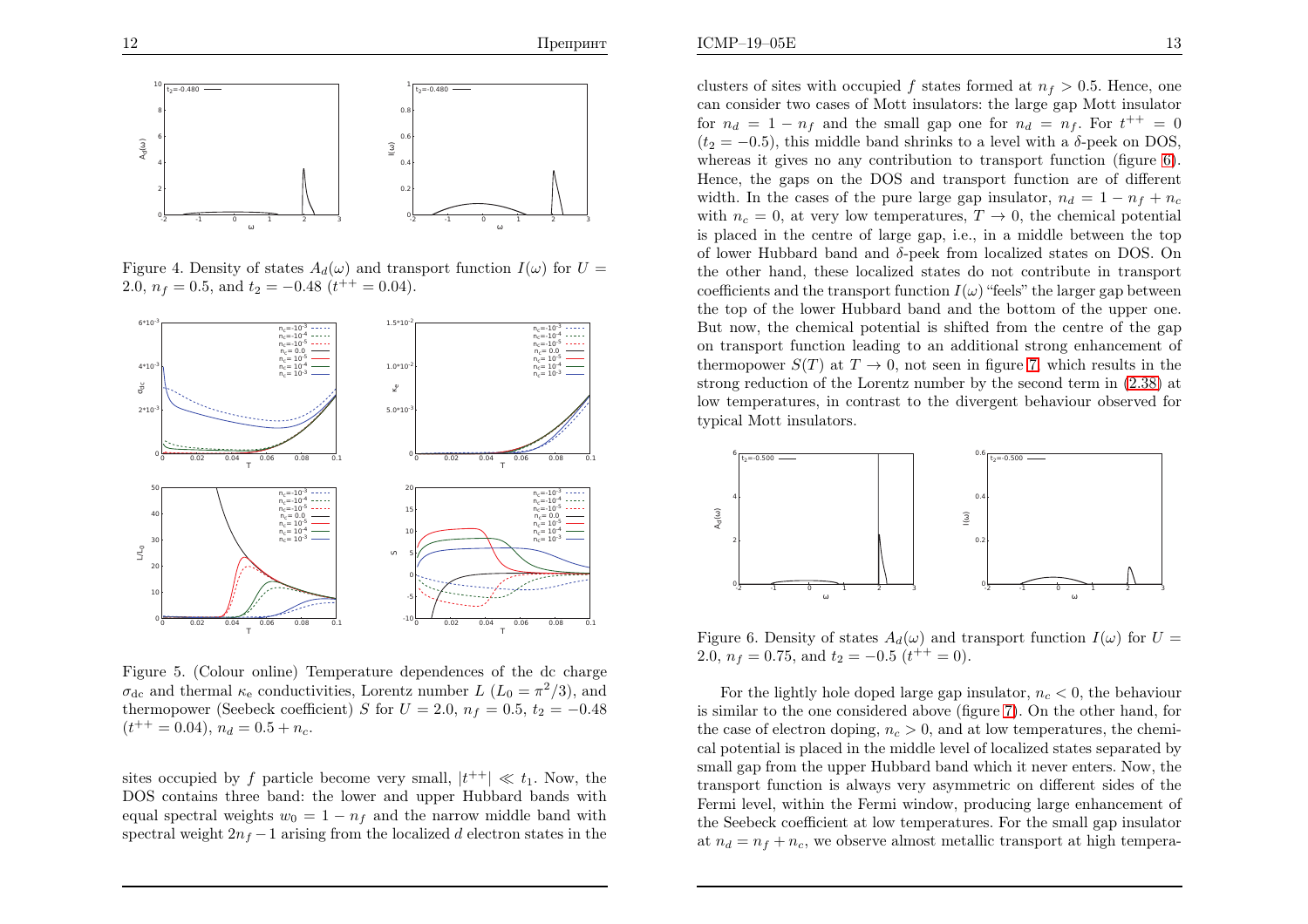

Figure 7. (Colour online) Temperature dependences of the dc charge  $\sigma_{\rm dc}$  and thermal  $\kappa_{\rm e}$  conductivities, Lorentz number  $L(L_0 = \pi^2/3)$ , and there are  $(S_{\rm c} \text{th})$  and  $(S_{\rm c} \text{th})$ ,  $S_{\rm c}$  for  $L$  and  $S_{\rm c}$  and  $S_{\rm c}$ thermopower (Seebeck coefficient) S for  $U = 2.0$ ,  $n_f = 0.75$ ,  $t_2 = -0.5$  $(t^{++}=0), n_d = 0.25 + n_c.$ 

tures and an enhancement of thermopower at very low temperatures.

Switching on the hopping between the sites occupied by  $f$  electrons,  $t^{++} > 0$  ( $t_2 < -0.5$ ), leads to the spreading of the  $\delta$ -peak from localized states on DOS into the narrow band and the narrow resonant pee<sup>k</sup> appears on the transport function, figure [8](#page-8-1). Now, the gaps on the DOS and transport function are of the same width, that restores the typical behaviour for the Mott insulator case. The transport properties, figure [9,](#page-8-2) of the hole doped Mott insulator,  $n_d = 1 - n_f + n_c$  with  $n_c < 0$ , are similar to the one discussed in the previous case of  $t^{++} = 0$ , but one can notice <sup>a</sup> strong enhancement of the dc charge conductivity for theelectron doping,  $n_c > 0$ , when chemical potential enters the resonant pee<sup>k</sup> on transport function. Also, for electron doping, the Seebeck coefficient displays almost flat temperature dependence in <sup>a</sup> wide temperaturerange and it starts to decrease in an expected manner at  $T \rightarrow$ 

ge and it starts to decrease in an expected manner at  $T \to 0$ .<br>For larger values of the hopping amplitude  $t^{++}$  between the sites occupied by  $f$  electrons, the middle band of localized states joints with the upper Hubbard band. Now we observe <sup>a</sup> huge enhancement at the



<span id="page-8-1"></span><span id="page-8-0"></span>Figure 8. Density of states  $A_d(\omega)$  and transport function  $I(\omega)$  for  $U =$ 2.0,  $n_f = 0.75$ , and  $t_2 = -0.496$  ( $t^{++} = 0.008$ ).

<span id="page-8-2"></span>

Figure 9. (Colour online) Temperature dependences of the dc charge  $\sigma_{\rm dc}$  and thermal  $\kappa_{\rm e}$  conductivities, Lorentz number  $L(L_0 = \pi^2/3)$ , and thermopower (Seebeck coefficient) S for  $U = 2.0$ ,  $n_f = 0.75$ ,  $t_2 = -0.496$  $(t^{++} = 0.008), n_d = 0.25 + n_c.$ 

bottom of the upper Hubbard band as on DOS as on transport function due to resonant peek, figure [10](#page-9-7). The temperature dependences of the dc charge and thermal conductivities are similar to the discussed abovebut the thermopower displays an anomaly for the case of Mott insulator,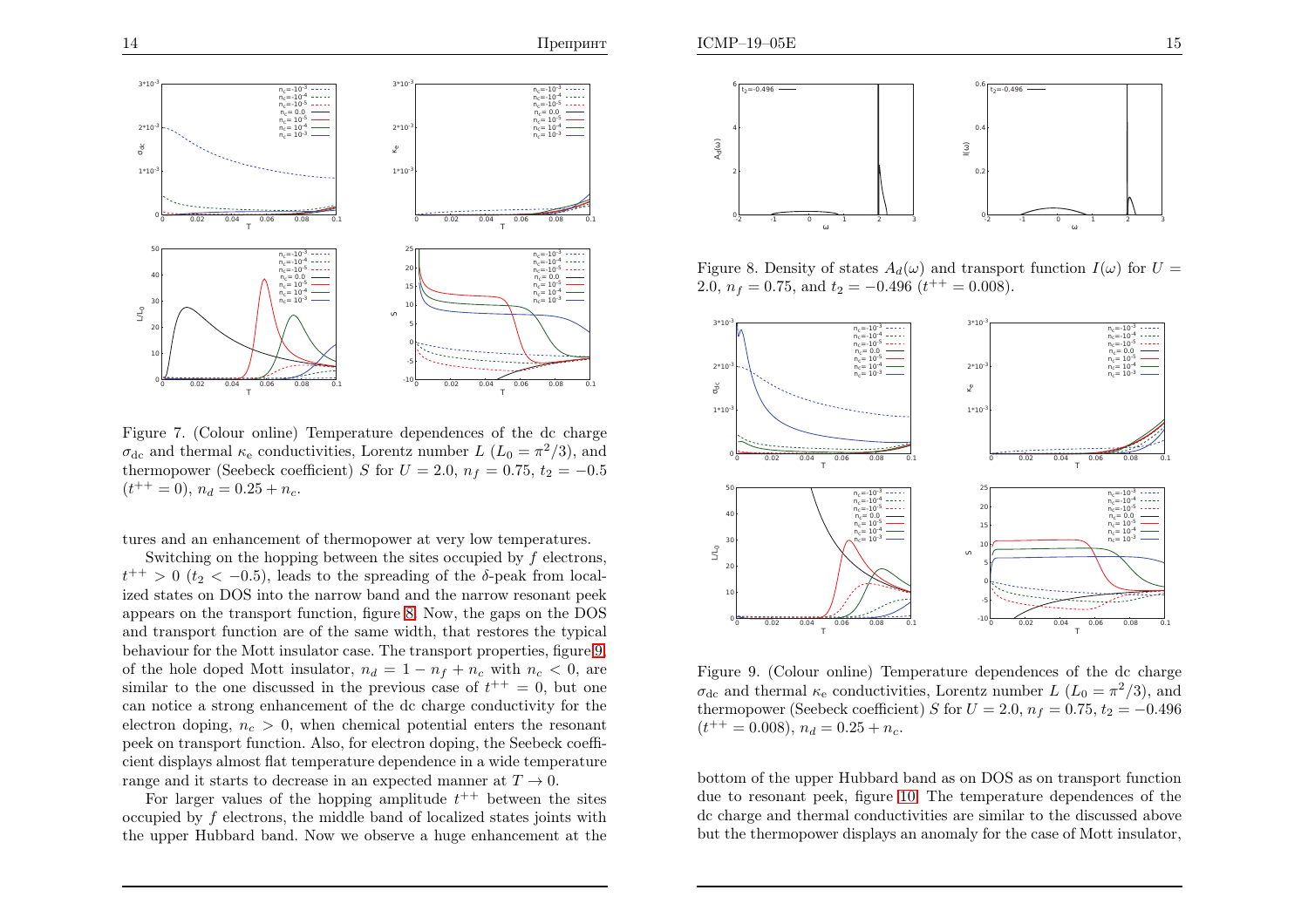figure [11.](#page-9-8) Now, the Seebeck coefficient  $S(T)$  is positive at high temper atures and increases with its decreasing up to some temperature value. For lower temperatures it starts to decrease, change its sign and rapidlyincrease at low temperatures.



Figure 10. Density of states  $A_d(\omega)$  and transport function  $I(\omega)$  for  $U=$ 2.0,  $n_f = 0.75$ , and  $t_2 = -0.48$  ( $t^{++} = 0.04$ ).



Figure 11. (Colour online) Temperature dependences of the dc charge $\sigma_{\rm dc}$  and thermal  $\kappa_{\rm e}$  conductivities, Lorentz number  $L(L_0 = \pi^2/3)$ , and thermopower (Seebeck coefficient) S for  $U = 2.0$ ,  $n_f = 0.75$ ,  $t_2 = -0.48$  $(t^{++}=0.04), n_d = 0.25 + n_c.$ 

## 4. Conclusions

<span id="page-9-7"></span><span id="page-9-6"></span><span id="page-9-5"></span><span id="page-9-4"></span><span id="page-9-3"></span><span id="page-9-2"></span><span id="page-9-1"></span><span id="page-9-0"></span>In this article we have discussed the peculiarities of the charge and thermal transport in the Falicov-Kimball model with correlated hopping at light doping of the Mott insulator <sup>p</sup>hase. The cases of the strongly reduced hopping amplitude  $t^{++}$  between the sites occupied by the  $f$  electrons, when the DOS and transport function display anomalous features, including edge singularity, resonant peek, and additional band of localized states at  $n_f > 0.5$ , are considered. At half filling  $n_f = 0.5$  and in the Mott insulator phase,  $n_c = 0$ , the dc charge and thermal conductivities display typical behaviour for the large gap insulators with asymmetric DOS, whereas the light hole and electron doping restore the bad metallic conductivity with an enhanced thermopower for electron doping case. Outside the half filling case, when  $n_f > 0.5$ , and for the completely reduced hopping between the sites occupied by  $f$ -electrons, the gaps on the DOS and transport function do not coincide, which results in anomalous thermoelectric transport at low temperatures featuring strong reduction of the Lorentz number and huge enhancement of thermopower for theelectron doping case.

## <span id="page-9-8"></span>5. Acknowledgments

The present study was partially supported by the National Academy of Sciences of Ukraine under Grant for the Research groups of youngscientists (Contract No.7/2019).

## References

- 1. Costi T.A., Hewson A.C., Zlatić V., J. Phys.: Condens. Matter, 1994, <sup>6</sup>, No. 13, 2519–2558, doi:10.1088/0953-8984/6/13/013.
- 2. Hubbard J., Proc. R. Soc. Lond. A, 1963, <sup>276</sup>, No. 1365, 238–257, doi:10.1098/rspa.1963.0204.
- 3. Hirsch J.E., Physica C, 1989, <sup>158</sup>, No. 3, 326–336, doi:10.1016/0921-4534(89)90225-6.
- 4. Bułka B.R., Phys. Rev. B, 1998, **57**, No. 17, 10303–10306, doi:10. 1103/PhysRevB.57.10303.
- 5. Arrachea L., Gagliano E.R., Aligia A.A., Phys. Rev. B, 1997, <sup>55</sup>, No. 2, 1173–1184, doi:10.1103/PhysRevB.55.1173.
- 6. Tsuchiizu M., Omori Y., Suzumura Y., Bonnet M.L., Robert V., J. Chem. Phys., 2012, <sup>136</sup>, No. 4, 044519, doi:10.1063/1.3678307.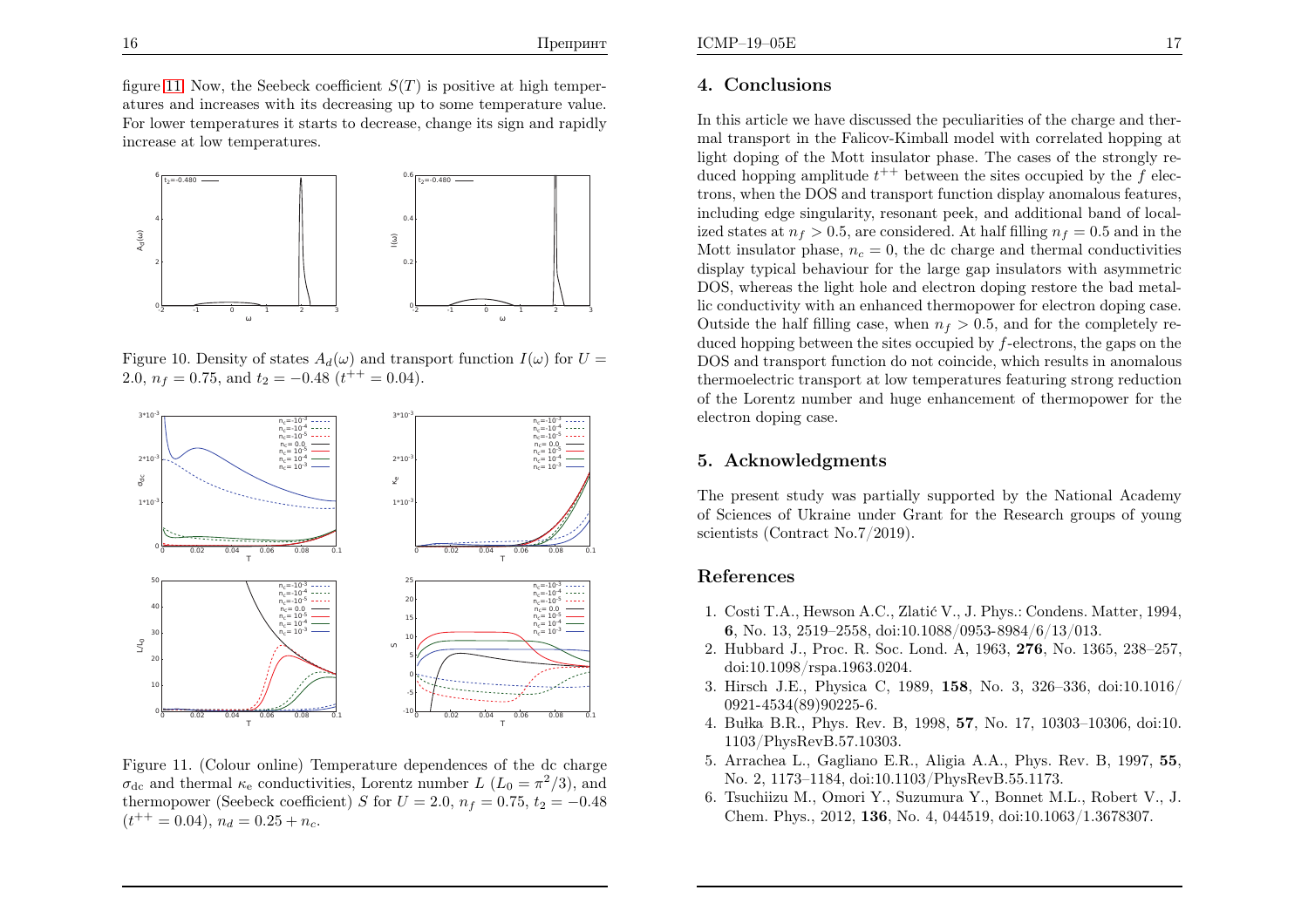- 7. Didukh L., Skorenkyy Y., Dovhopyaty Y., Hankevych V., Phys. Rev. B, 2000, <sup>61</sup>, No. 12, 7893–7908, doi:10.1103/PhysRevB.61.7893.
- 8. Kollar M., Vollhardt D., Phys. Rev. B, 2001, <sup>63</sup>, No. 4, <sup>045107</sup> (5pages), doi:10.1103/PhysRevB.63.045107.
- 9. Meir Y., Hirose K., Wingreen N.S., Phys. Rev. Lett., 2002, <sup>89</sup>, No. 19, <sup>196802</sup> (4 pages), doi:10.1103/PhysRevLett.89.196802.
- 10. Hübsch A., Lin J.C., Pan J., Cox D.L., Phys. Rev. Lett., 2006, 96, No. 19, <sup>196401</sup> (4 pages), doi:10.1103/PhysRevLett.96.196401.
- <span id="page-10-15"></span>11. Tooski S.B., Ramšak A., Bułka B.R., Žitko R., New J. Phys., 2014, <sup>16</sup>, No. 5, <sup>055001</sup> (17 pages), doi:10.1088/1367-2630/16/5/055001.
- 12. Jürgensen O., Sengstock K., Lühmann D.S., Phys. Rev. A, 2012,  $\bf{86}$ , No. 4, <sup>043623</sup> (10 pages), doi:10.1103/PhysRevA.86.043623.
- 13. Liberto M.D., Creffield C.E., Japaridze G.I., Smith C.M., Phys. Rev. A, 2014, <sup>89</sup>, No. 1, <sup>013624</sup> (10 pages), doi:10.1103/PhysRevA.89. 013624.
- 14. Eckholt M., García-Ripoll J.J., New J. Phys., 2009, **11**, No. 9, 093028 (26 pages), doi:10.1088/1367-2630/11/9/093028.
- 15. Lühmann D.S., Jürgensen O., Sengstock K., New J. Phys., 2012, 14, No. 3, <sup>033021</sup> (20 pages), doi:10.1088/1367-2630/14/3/033021.
- 16. Jürgensen O., Meinert F., Mark M.J., Nägerl H.C., Lühmann D.S., Phys. Rev. Lett., 2014, <sup>113</sup>, No. 19, <sup>193003</sup> (5 pages), doi:10.1103/PhysRevLett.113.193003.
- 17. Falicov L.M., Kimball J.C., Phys. Rev. Lett., 1969, <sup>22</sup>, No. 19, 997–999, doi:10.1103/PhysRevLett.22.997.
- 18. Gajek Z., Lemański R., Acta Phys. Pol. B, 2001, 32, No. 10, 3473– 3476.
- 19. Wojtkiewicz J., Lemański R., Phys. Rev. B, 2001, 64, No. 23, 233103 (4 pages), doi:10.1103/PhysRevB.64.233103.
- 20. Wojtkiewicz J., Lemański R., Acta Phys. Pol. B, 2001, 32, No. 10, 3467–3472.
- 21. Čenčariková H., Farkašovský P., Condens. Matter Phys., 2011, 14, No. 4, <sup>42701</sup> (66 pages), doi:10.5488/CMP.14.42701.
- 22. Brandt U., Mielsch C., Z. Phys. B: Condens. Matter, 1989, <sup>75</sup>, No. 3, 365–370, doi:10.1007/BF01321824.
- 23. Freericks J.K., Zlatić V., Rev. Mod. Phys., 2003, **75**, No. 4, 1333– 1382, doi:10.1103/RevModPhys.75.1333.
- 24. Metzner W., Vollhardt D., Phys. Rev. Lett., 1989, <sup>62</sup>, No. 3, 324–327, doi:10.1103/PhysRevLett.62.324.
- 25. Georges A., Kotliar G., Krauth W., Rozenberg M.J., Rev. Mod. Phys., 1996, <sup>68</sup>, No. 1, 13–125, doi:10.1103/RevModPhys.68.13.
- 26. Schiller A., Phys. Rev. B, 1999, <sup>60</sup>, No. 23, 15660–15663, doi:10.

<span id="page-10-18"></span><span id="page-10-17"></span><span id="page-10-16"></span><span id="page-10-2"></span><span id="page-10-1"></span><span id="page-10-0"></span>1103/PhysRevB.60.15660.

- 27. Shvaika A.M., Phys. Rev. B, 2003, <sup>67</sup>, No. 7, <sup>075101</sup> (12 pages), doi:10.1103/PhysRevB.67.075101.
- 28. Dobushovskyi D.A., Shvaika A.M., Zlatić V., Phys. Rev. B, 2017, <sup>95</sup>, No. 12, <sup>125133</sup> (15 pages), doi:10.1103/PhysRevB.95.125133.
- 29. Dobushovskyi D.A., Shvaika A.M., Condens. Matter Phys., 2018, <sup>21</sup>, No. 2, <sup>23702</sup> (16 pages), doi:10.5488/CMP.21.23702.
- <span id="page-10-26"></span><span id="page-10-25"></span><span id="page-10-24"></span><span id="page-10-23"></span><span id="page-10-22"></span><span id="page-10-21"></span><span id="page-10-20"></span><span id="page-10-19"></span><span id="page-10-14"></span><span id="page-10-13"></span><span id="page-10-12"></span><span id="page-10-11"></span><span id="page-10-10"></span><span id="page-10-9"></span><span id="page-10-8"></span><span id="page-10-7"></span><span id="page-10-6"></span><span id="page-10-5"></span><span id="page-10-4"></span><span id="page-10-3"></span>30. Zlatić V., Freericks J.K., Phys. Rev. Lett., 2012, 109, No. 26, 266601 (5 pages), doi:10.1103/PhysRevLett.109.266601.
- 31. Zlatić V., Boyd G.R., Freericks J.K., Phys. Rev. B, 2014, 89, No. 15, <sup>155101</sup> (5 pages), doi:10.1103/PhysRevB.89.155101.
- 32. Metzner W., Phys. Rev. B, 1991, <sup>43</sup>, No. 10, 8549–8563, doi:10. 1103/PhysRevB.43.8549.
- 33. Jonson M., Mahan G.D., Phys. Rev. B, 1980, <sup>21</sup>, No. 10, 4223–4229, doi:10.1103/PhysRevB.21.4223.
- 34. Jonson M., Mahan G.D., Phys. Rev. B, 1990, <sup>42</sup>, No. 15, 9350–9356, doi:10.1103/PhysRevB.42.9350.
- 35. Freericks J.K., Zlatić V., Shvaika A.M., Phys. Rev. B, 2007, 75, No. 3, <sup>035133</sup> (16 pages), doi:10.1103/PhysRevB.75.035133.
- 36. Shvaika A.M., Condens. Matter Phys., 2014, <sup>17</sup>, No. 4, <sup>43704</sup> (14pages), doi:10.5488/CMP.17.43704.
- 37. Arsenault L.F., Tremblay A.M.S., Phys. Rev. B, 2013, <sup>88</sup>, No. 20, <sup>205109</sup> (10 pages), doi:10.1103/PhysRevB.88.205109.
- 38. Chung W., Freericks J.K., Phys. Rev. B, 1998, <sup>57</sup>, No. 19, 11955–11961, doi:10.1103/PhysRevB.57.11955.
- 39. Yamamoto K., Aharony A., Entin-Wohlman O., Hatano N., Phys. Rev. B, 2017, <sup>96</sup>, No. 15, <sup>155201</sup> (14 pages), doi:10.1103/PhysRevB. 96.155201.
- 40. Joura A.V., Demchenko D.O., Freericks J.K., Phys. Rev. B, 2004, <sup>69</sup>, No. 16, <sup>165105</sup> (5 pages), doi:10.1103/PhysRevB.69.165105.